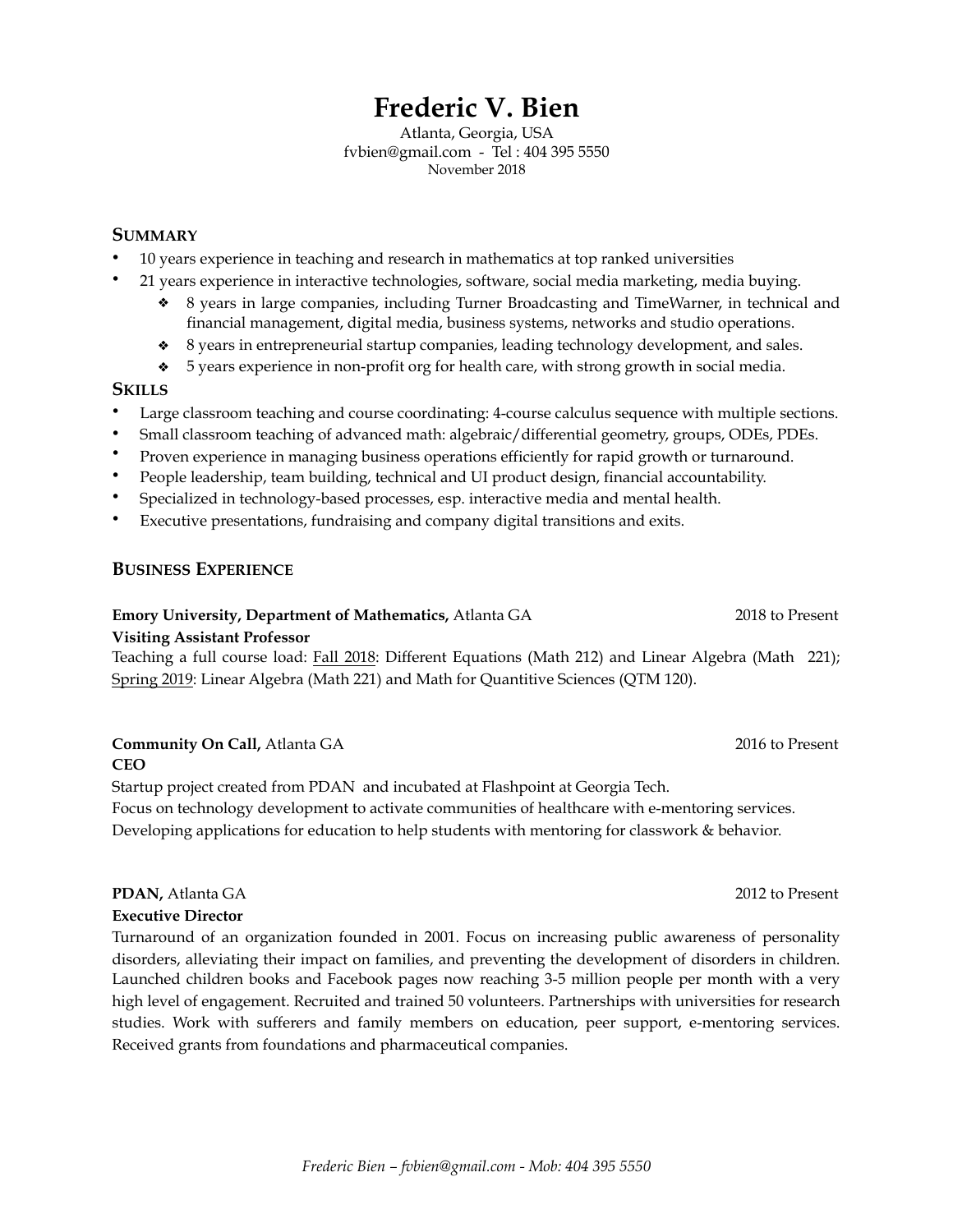#### **BLiNQ Media,** Atlanta GA 2008 – 2010

#### **Co-Founder, President and VP Media & Technology**

BLiNQ was a leading innovator of Social Engagement Advertising solutions for agencies and big brands. BLiNQ's technology and managed services delivered quality brand engagement at scale by driving rapid, measurable results with in-depth audience insights. BLiNQ Ad Management (BAM) platform automated ad campaign planning, setup, management, optimization and insights. I led the technology development of BAM and our collaboration with Facebook APIs. Worked on campaigns for clients such as: AT&T, Delta Air Lines, ING Financial Services, Sony-Ericsson. BLiNQ was acquired by Gannett in 2012.

#### **TimeWarner Cable and AOL,** Stamford CT & New York 2005 – 2006 2005 – 2006

**Consultant to Presidents of Ad Sales** 

Developed ad sales products, strategy, and presentations for "Ads on Demand and Active Advertising" for TW Cable sales force. Presented at Annual TW Cable Sales Managers Meeting. At AOL, worked on clarifying and implementing sales strategies and team structure for internet video / interactive TV.

#### **Time Warner, Turner Broadcasting System, Atlanta GA** 2001 – 2004 2001 – 2004

#### **Senior Vice President Media Technology**

First 3 years: Lead technology executive for Turner Entertainment Networks. Responsible for managing four technology groups: Interactive Digital Entertainment, Broadcast Technology, Studio Technology, and Business Systems Development, comprising eventually 205 employees and over \$53 million in annual capital budget. Justified the need for new ad sales & traffic system, better integrated with digital media and Nielsen audience ratings. Oversaw launch of TNT Hi-Def, several networks VOD, and creation of GameTap, Turner's interactive gaming broadband network.

4th year: Promoted to role overseeing the launch of digital consumer products for CNN and Turner Entertainment Networks. In charge of technology-based new products, such as advertising on digital video recorders (DVRs), broadband networks, new advertising systems, video distribution on wireless networks, etc. Organized executive meetings between Turner and Nielsen Media about DVR measurements of TV viewing. Led Turner relations with TiVo, Microsoft and Qualcomm.

#### **Bigstar Entertainment, Inc., New York NY** 1999 - 2000 **VP Marketing Technology and CTO**

Managed 60 technology and customer service staff for NASDAQ-listed company selling movies (VHS/ DVD) over the Internet. Responsible for daily integration of online catalogs of 50,000 movie titles from Rentrak and Muze; internet streaming of 2,000 movie trailers; and ICVerify and Paymentech credit card gateways. Led email direct marketing division Advaya (now Epsilon Interactive).

#### **High Technology Solutions, Inc., San Diego CA** 1997 – 1998 **Chief Scientist**

Oversaw HTS software development for multimedia PC kiosks. HTS was a 400-employee government service contractor. Negotiated and signed licensing agreement with third party developer that saved 2/3 costs. Brought computer visualization expertise for HTS's foray into commercial and city government sectors. Developed HTS's relationship with Intel Corp., which led to a sizable VC investment by Intel.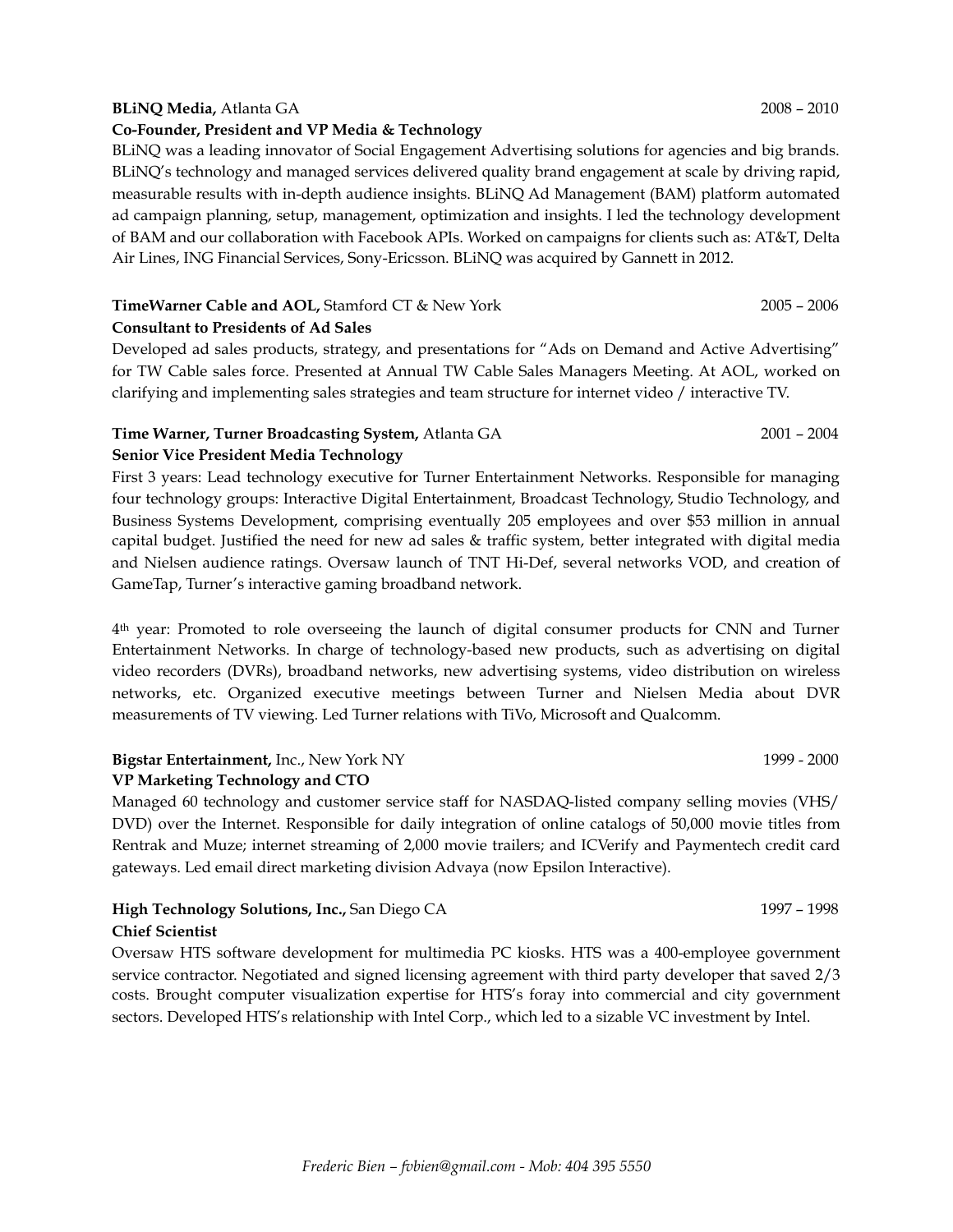#### **Bien Logic, Inc., San Diego CA** 1993 – 1997 **CEO**

Founded company as software publisher for handheld devices. Evolved into: 1) Interactive ad agency with accounts such as: Sempra Energy, Lucent, Saturn Cars, San Diego Zoo. In 1995-1997, largest web agency in San Diego and Orange counties with over 30 accounts. 2) Software Products: SurfReport and ProxyReport. Clients: Netscape, Oracle, Wal-Mart, Xerox, Hewlett-Packard, Epoch, Smithsonian Institute. Sold web agency to Sitelab, 1997, and software company to Tibco, 2010.

| 1993 – 1996 |
|-------------|
|             |
|             |
|             |
|             |
| 1992 – 1993 |
|             |
|             |
|             |
| 1986 – 1992 |
|             |
|             |
|             |
|             |

#### **BIBLIOGRAPHY**

Wrote one research book and twelve mathematics research papers in peer-reviewed publications. See list on next page.

#### **EDUCATION**

**Master** in Quantitative and Computational Finance**, Georgia Institute of Technology**, 2015 Studied part-time in 2010 to get a degree in quantitative finance and data analysis. Interrupted my studies in 2012-2013 due to other commitments. Went back part-time in 2014.

**Ph.D.** in Mathematics, **Massachusetts Institute of Technology**, 1986 – Group Representation Theory Alfred P. Sloan Doctoral Dissertation Fellow, DeCorte MIT Fellow, Belgian American Educ. Foundation

**Bachelor** of Science, Mathematics, **Université Libre de Bruxelles**, Belgium, 1983 with Teacher Certification degree (Agrégé de l'enseignement secondaire)